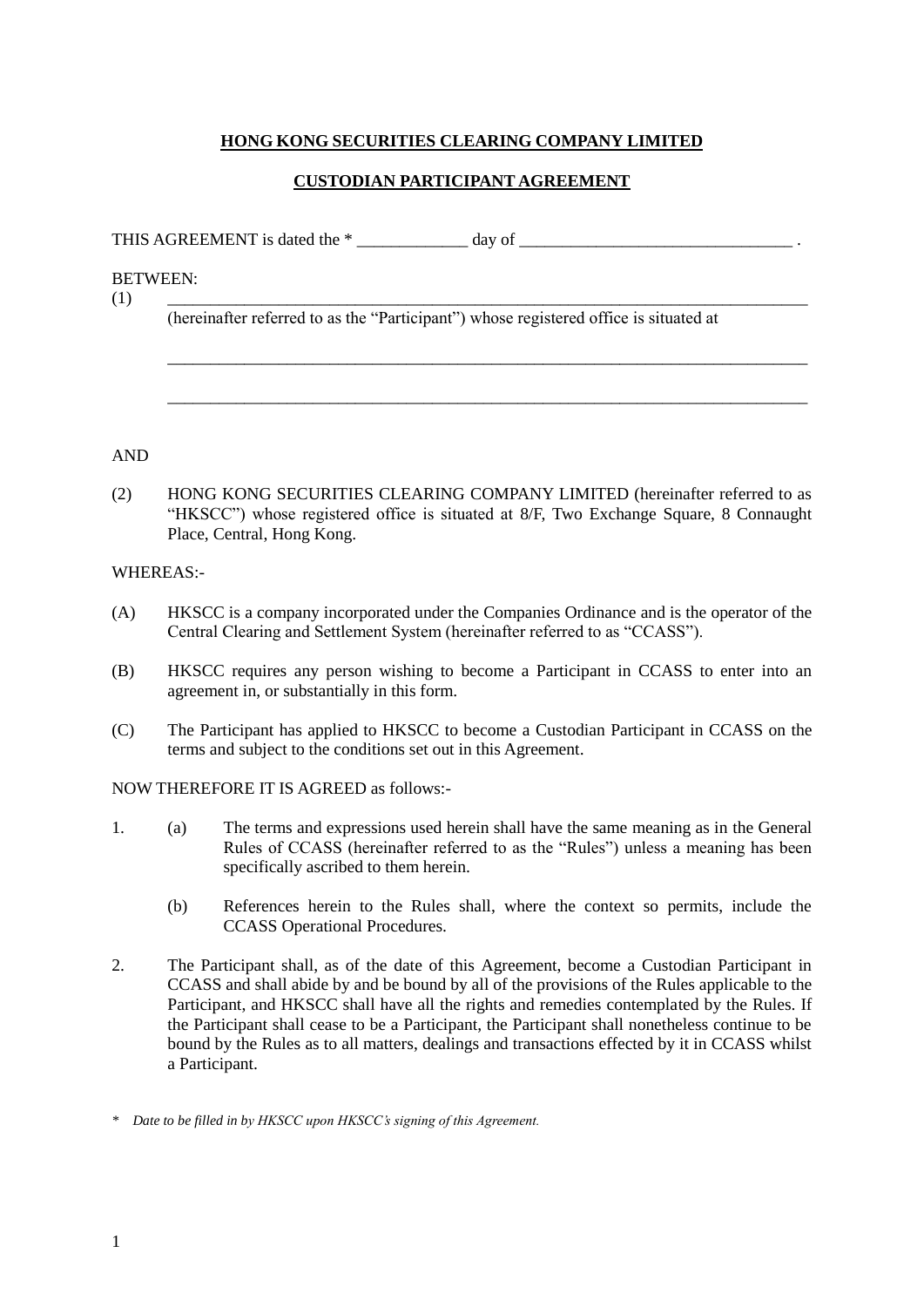- 3. The Participant shall be bound by any amendment to the Rules with respect to any matter, dealing or transaction of the Participant in CCASS occurring at or subsequent to the time such amendment takes effect as fully as though such amendment were a part of the Rules on the date hereof.
- 4. The Participant shall, in relation to all its matters, dealings and transactions in CCASS or with HKSCC or in relation to all Eligible Securities standing to its credit in CCASS, be liable to HKSCC as a principal notwithstanding that it may be acting as the agent or the trustee of another person or otherwise in a fiduciary capacity.
- 5. (a) The Participant shall pay on demand to HKSCC an admission fee ("Admission Fee") in the amount specified by HKSCC in the Rules.
	- (b) The Participant's participation in CCASS shall be conditional upon the Participant's satisfying the payment obligation contained in sub-clause (a).
	- (c) Upon the expiry of seven (7) years from the date hereof or the termination of the Participant's participation in CCASS (whichever is the later) or at any time prior to the expiry of seven (7) years as HKSCC so elects, HKSCC may pay to the Participant an amount equal to the Admission Fee payment made by it (but without any interest that may have accrued on the Admission Fee) less such amount as HKSCC considers appropriate to satisfy any sums or other liabilities due from the Participant to HKSCC at the time.
- 6. The Participant shall pay to HKSCC the fees and expenses and all other payments provided for by the Rules at such time and in such manner as specified therein.
- 7. The books and records of the Participant's CCASS related activities shall at all times be open to inspection by the duly authorized representatives of HKSCC, and HKSCC shall be furnished with all such information in respect of the CCASS related activities of the Participant as HKSCC may require from the Participant from time to time.
- 8. The Participant hereby authorizes HKSCC:-
	- (i) to maintain any or all Eligible Securities from time to time held by HKSCC for the account of the Participant with any depository including an Appointed Depositary;
	- (ii) to cause such Eligible Securities to be registered in the name of a nominee of HKSCC or to hold such Eligible Securities in the form deposited;
	- (iii) to enter into such agreements with the depositories referred to in sub-clause (i), relating to the custody of Eligible Securities deposited therewith by HKSCC and related matters, as HKSCC may in its sole discretion consider appropriate; and
	- (iv) to agree to comply with the procedural and other operational requirements of any Appointed Depositary.
- 9. The Participant hereby agrees to indemnify HKSCC, the Exchange, and a recognized exchange controller which is a controller of HKSCC and their respective agents, nominees, representatives, officers and employees and hold each of them harmless against all costs, fees, expenses, liabilities, taxes, assessments, losses, fines, penalties and damages of any nature whatsoever (including the interest accrued to any such amount) suffered or incurred by any of them directly or indirectly as a result of or in connection with the Participant's participation in CCASS (except where HKSCC is guilty of anything not done or not omitted to be done in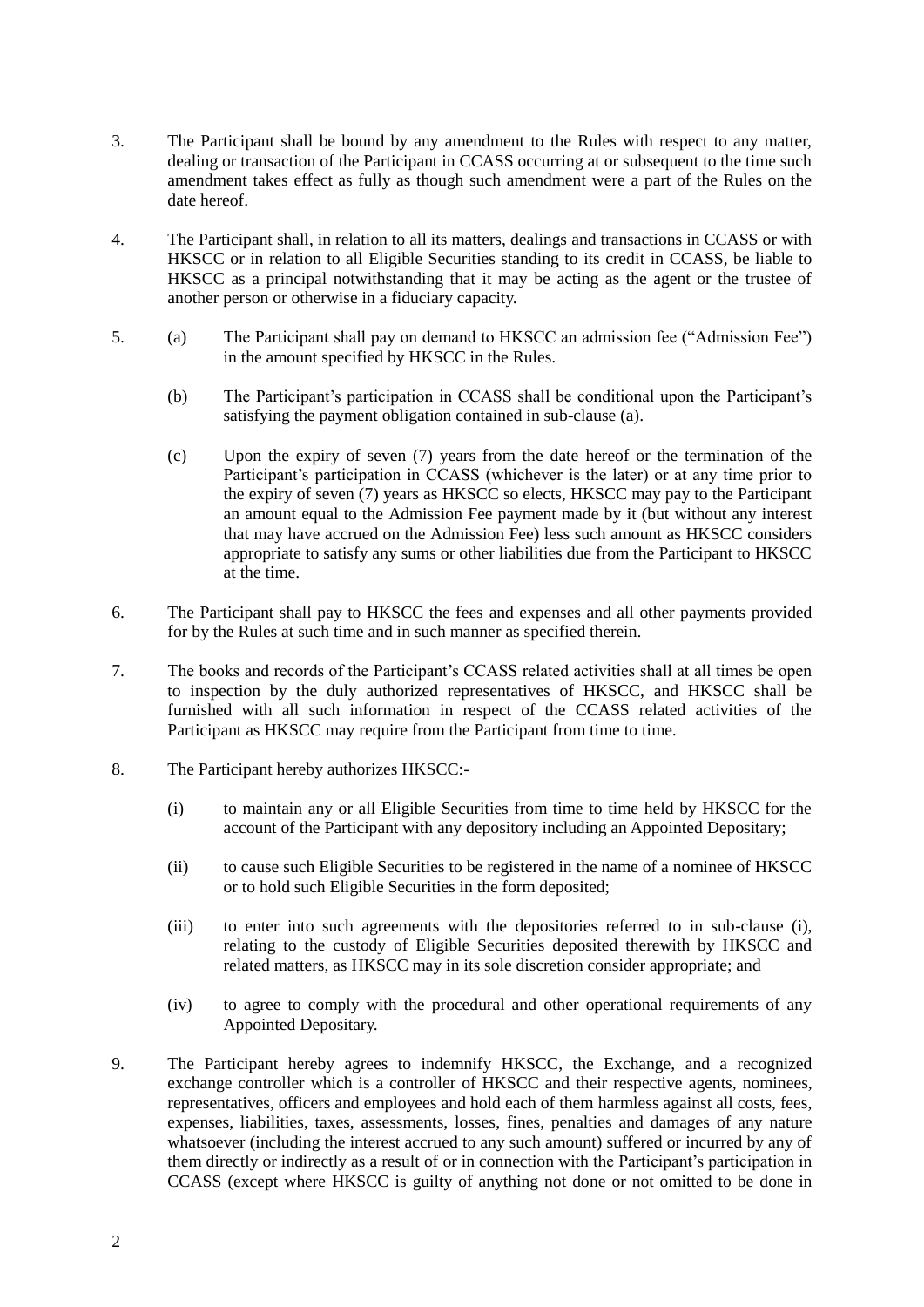good faith on its part and is directly responsible for any such costs, fees, expenses, liabilities, taxes, assessments, losses, fines, penalties and damages)*.*

- 10. The Participant shall maintain such insurance coverage as HKSCC may from time to time require of the Participant pursuant to the Rules and the Participant's participation or continued participation in CCASS, as the case may be, may be made conditional on the maintenance of such insurance coverage.
- 11. The Participant shall, in relation to its participation in CCASS, comply with all applicable laws, all rules and regulations thereunder and all rules of the Exchange and The SEHK Options Clearing House Limited (to the extent, if any, applicable to the Participant).
- 12. The Participant hereby represents and warrants to HKSCC as follows:-
	- (i) that all information provided to HKSCC in relation to its application to become a Participant in CCASS and all information subsequently to be provided will be correct and accurate; and
	- (ii) that the execution of this Agreement and the performance of the terms hereof have been duly authorized and constitute the binding and enforceable obligation on its part and do not violate the constitution, if any, of the Participant or any law, regulation or other agreement.
- 13. The Participant acknowledges and agrees that HKSCC may, subject to the Rules, treat the Participant as having full authority and control in respect of Eligible Securities held in its Stock Accounts and any delivery of Eligible Securities from the Stock Accounts of the Participant to HKSCC or to the Stock Accounts of another participant in CCASS will, subject to the Rules, vest full authority and control in respect of such Eligible Securities in the recipient.
- 14. The Participant acknowledges that at the time of its application to HKSCC to become a Participant in CCASS it has obtained, read and understood the Rules.
- 15. (a) The Participant may cease to be a Participant by delivering to HKSCC written notice of its election to do so, specifying the date the termination of participation is to become effective (which may not be less than thirty (30) days after the date when the notice is received by HKSCC).
	- (b) HKSCC may terminate this Agreement by delivering to the Participant written notice of the date the termination is to become effective (which may not be less than ten (10) days after the date the notice is received by the Participant).
	- (c) Notwithstanding sub-clause (b), HKSCC may forthwith terminate this Agreement by notice:-
		- (i) in the event the Participant ceases its business or a material part thereof;
		- (ii) in the event that the Participant is the subject of an adverse finding by any competent authority to which the Participant is subject;
		- (iii) in the event of the liquidation or winding up of a Participant, as the case may be, or the initiation of any proceedings in relation thereto;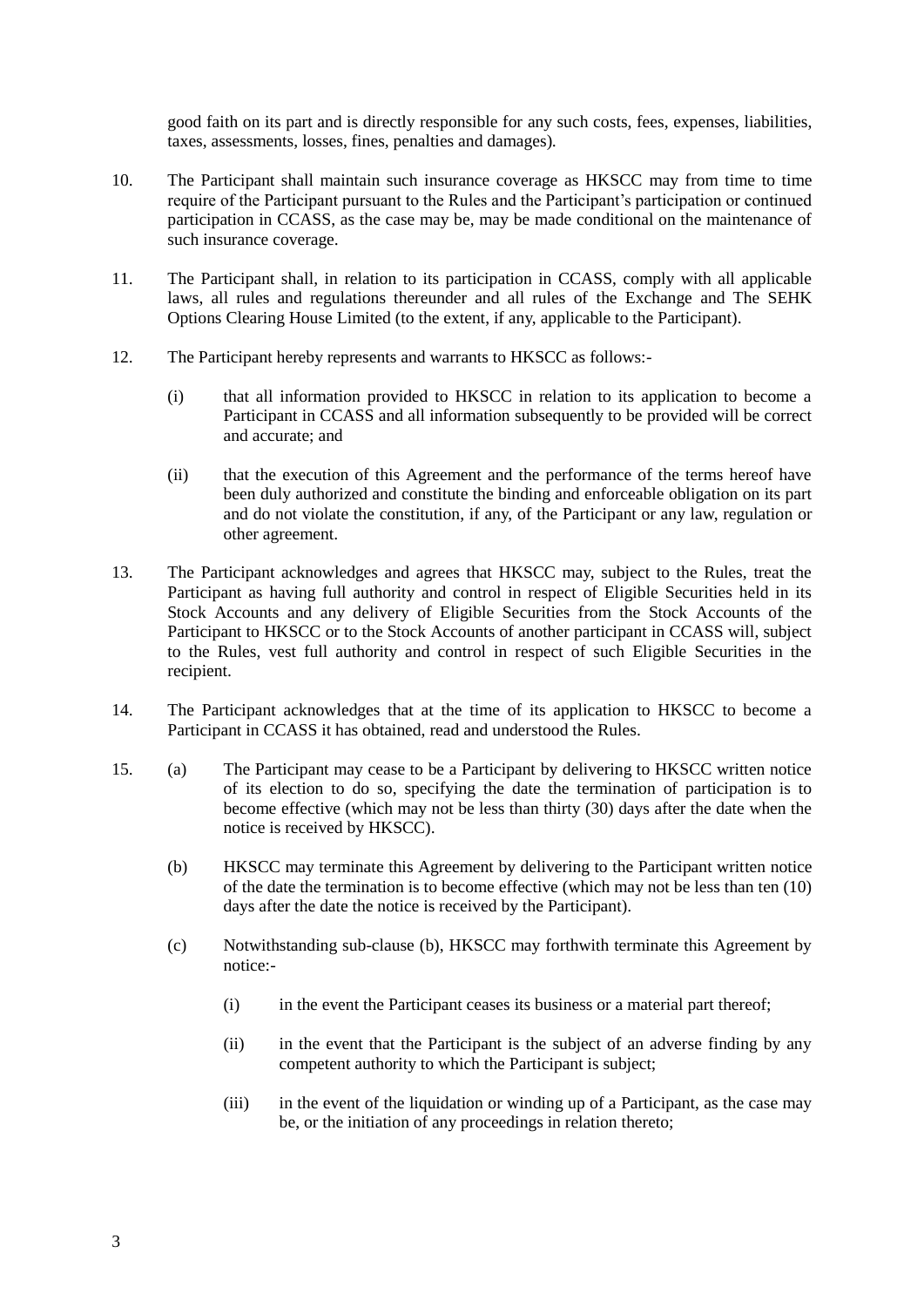- (iv) in the event of the appointment of a receiver or manager over the assets of the Participant or if the Participant suffers a composition with its creditors or a scheme of arrangement is approved by the court (other than for the purposes of reconstruction or amalgamation);
- (v) in the event of any distress, execution or other process being levied or enforced or served upon or against any property of the Participant;
- (vi) if HKSCC considers in its absolute opinion that the continued participation of the Participant in CCASS will be materially prejudicial to the interests of HKSCC or its other Participants in CCASS.
- (d) All notices, requests, demands or other communications from HKSCC to Participants shall be given orally or in writing, in person or by post, by electronic or wire transmission, by telephone or facsimile or by any means of computer data transmission. All such communications shall be effective upon the deemed time of receipt which, in the case of a notice sent by post, shall be the next Business Day following despatch and in any other case shall be the time of delivery or transmission.
- 16. In case any one or more of the provisions of this Agreement may be or become invalid, illegal or unenforceable in any respect, the validity, legality and enforceability of the remaining provisions shall not be affected or prejudiced thereby.
- 17. This Agreement shall be governed by and construed and interpreted in accordance with the laws of Hong Kong Special Administrative Region ("HKSAR") and the Participant hereby submits to the jurisdiction of the courts of HKSAR in respect of all matters and disputes arising under or out of or in connection with this Agreement.
- 17A. Except HKSCC, the Exchange, and a recognized exchange controller which is a controller of HKSCC, The SEHK Options Clearing House Limited and their respective agents, nominees, representatives, officers and employees, which/who shall be entitled to enforce clause 10 against the Participant, no person other than a party to this Agreement may enforce any of its terms under the Contracts (Rights of Third Parties) Ordinance (Cap. 623 of the Laws of Hong Kong) and notwithstanding any term of this Agreement, the rights of the parties to terminate, rescind or agree any variation, waiver or settlement under this Agreement are not subject to the consent of any other person.
- 18. In the event of any inconsistency in meaning between the English version and the Chinese version of this Agreement, the English version shall prevail.